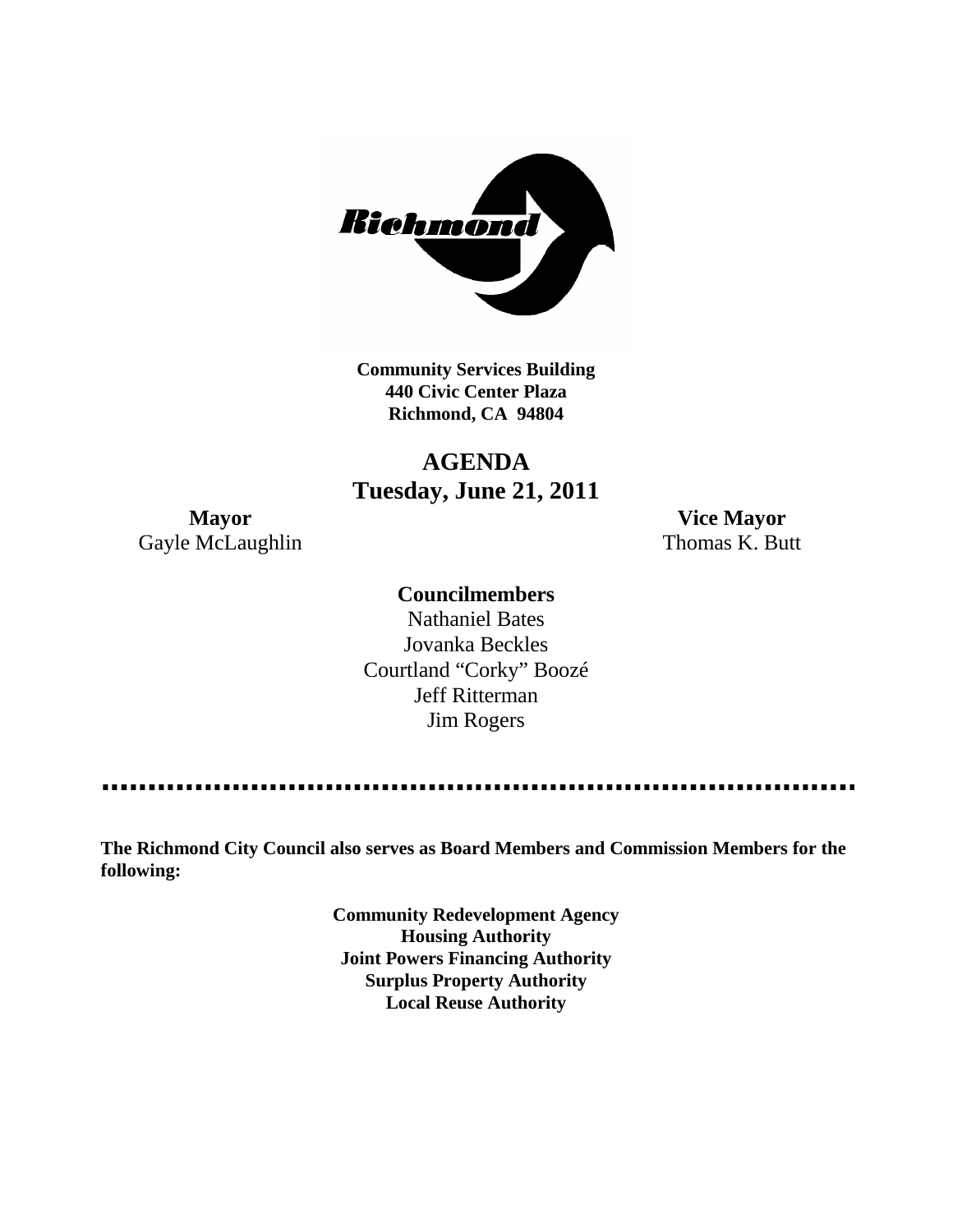# **MEETING PROCEDURES**

The City of Richmond encourages community participation at its City Council meetings and has established procedures that are intended to accommodate public input in a timely and time-sensitive way. As a courtesy to all members of the public who wish to participate in City Council meetings, please observe the following procedures:

**PUBLIC COMMENT ON AGENDA ITEMS:** Anyone who desires to address the City Council on items appearing on the agenda must complete and file a pink speaker's card with the City Clerk **prior** to the City Council's consideration of the item. Once the City Clerk has announced the item and discussion has commenced, no person shall be permitted to speak on the item other than those persons who have submitted their names to the City Clerk. Your name will be called when the item is announced for discussion. **Each speaker will be allowed TWO (2) MINUTES to address the City Council on NON-PUBLIC HEARING items listed on the agenda.**

**OPEN FORUM FOR PUBLIC COMMENT:** Individuals who would like to address the City Council on matters not listed on the agenda or on **Presentations, Proclamations and Commendations, Report from the City Attorney, or Reports of Officers** may do so under Open Forum. All speakers must complete and file a pink speaker's card with the City Clerk **prior** to the commencement of Open Forum. **The amount of time allotted to individual speakers shall be determined based on the number of persons requesting to speak during this item. The time allocation for each speaker will be as follows: 15 or fewer speakers, a maximum of 2 minutes; 16 to 24 speakers, a maximum of 1 and one-half minutes; and 25 or more speakers, a maximum of 1 minute.**

#### **SPEAKERS ARE REQUESTED TO OCCUPY THE RESERVED SEATS IN THE FRONT ROW BEHIND THE SPEAKER'S PODIUM AS THEIR NAME IS ANNOUNCED BY THE CITY CLERK.**

**CONSENT CALENDAR:** Consent Calendar items are considered routine and will be enacted, approved or adopted by one motion unless a request for removal for discussion or explanation is received from the audience or the City Council. A member of the audience requesting to remove an item from the Consent Calendar must complete and file a speaker's card with the City Clerk **prior to the City Council's consideration of Agenda Review.** An item removed from the Consent Calendar may be placed anywhere on the agenda following the City Council's agenda review.

*The City Council's adopted Rules of Procedure recognize that debate on policy is healthy; debate on personalities is not. The Chairperson has the right and obligation to cut off discussion that is too personal, too loud, or too crude.*

**\*\*\*\*\*\*\*\*\*\*\*\*\*\*\*\*\*\*\*\*\*\*\*\*\*\*\*\*\*\*\*\*\*\*\*\*\*\*\*\*\*\*\*\*\*\*\*\*\*\*\*\*\*\*\*\*\*\***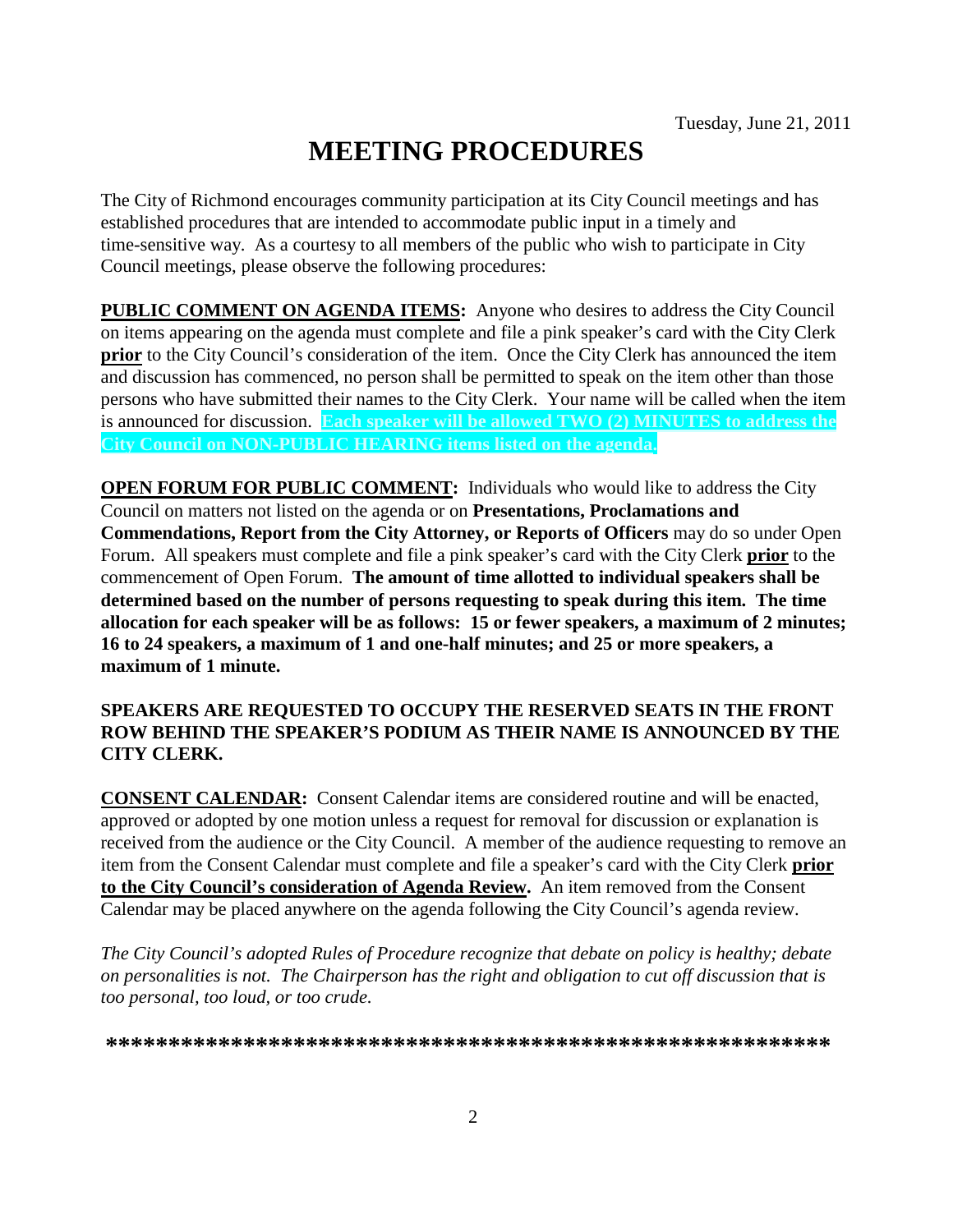#### **EVENING OPEN SESSION**

#### 5:00 p.m.

#### **A. ROLL CALL**

#### **B. PUBLIC COMMENT**

#### **C. ADJOURN TO CLOSED SESSION**

## **CLOSED SESSION**

Shimada Room of the Community Services Building

#### **A. CITY COUNCIL**

**A-1.** CONFERENCE WITH LEGAL COUNSEL - EXISTING LITIGATION (Subdivision [a] of Government Code Section 54956.9):

> California Regional Water Quality Control Board, Matter No. R2-2007-0067 (Port of Richmond Terminal 4)

Thomas and Harris vs. City of Richmond

**A-2.** PUBLIC EMPLOYEE PERFORMANCE EVALUATION (Government Code Section 54957.6):

Confidential Investigation and Appeals Officer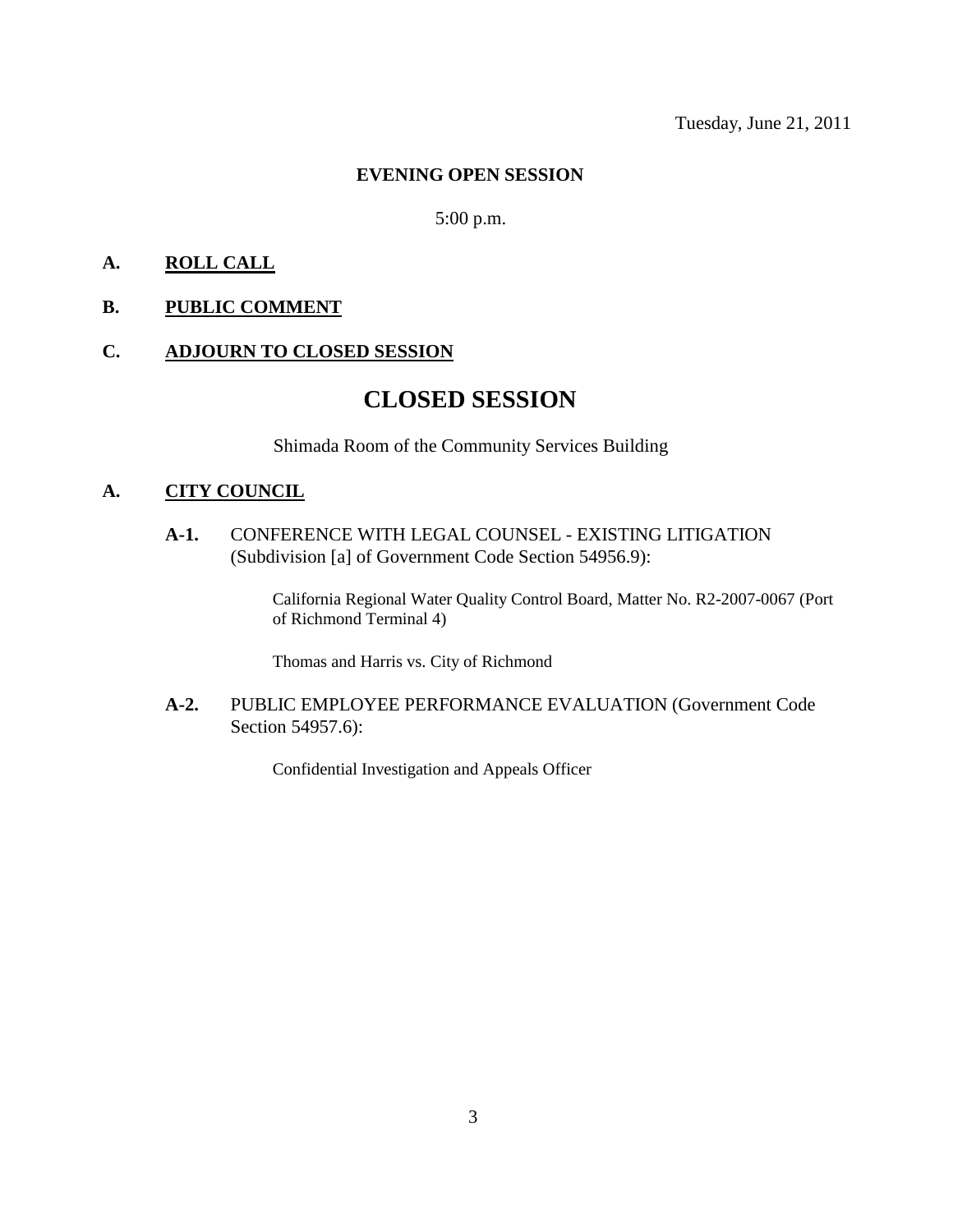## **SPECIAL MEETING RICHMOND HOUSING AUTHORITY**

6:25 p.m.

- **A. PLEDGE TO THE FLAG**
- **B. ROLL CALL**
- **C. STATEMENT OF CONFLICT OF INTEREST**
- **D. OPEN FORUM FOR PUBLIC COMMENT**
- **E. AGENDA REVIEW**

#### **F. HOUSING AUTHORITY CONSENT CALENDAR**

- **F-1.** ADOPT a resolution approving the Richmond Housing Authority's Fiscal Year 2011-2012 Operating Budget in the amount of \$31,157,869, with total proposed expenditures of \$30,209,934 - Richmond Housing Authority (Tim Jones 621- 1310).
- **F-2.** ADOPT a resolution authorizing the executive director to execute a contract with BBJ Electric to provide a fire alarm system and standpipe upgrade for the Nevin Plaza Senior Public Housing Development at a cost of \$682,811. This procurement process has been reviewed and approved by the Department of Housing and Urban Development (HUD) (This item was reviewed and recommended for approval by the Finance Committee at its June 10, 2011, meeting) - Richmond Housing Authority (Tim Jones 621-1310).
- **F-3.** ADOPT a resolution authorizing the Housing Authority staff to revise the Section 8 and Public Housing Program Utility Allowances to reflect the new rates for Fiscal Year 2011-2012 - Richmond Housing Authority - (Tim Jones 621-1310).

#### **G. ADJOURNMENT**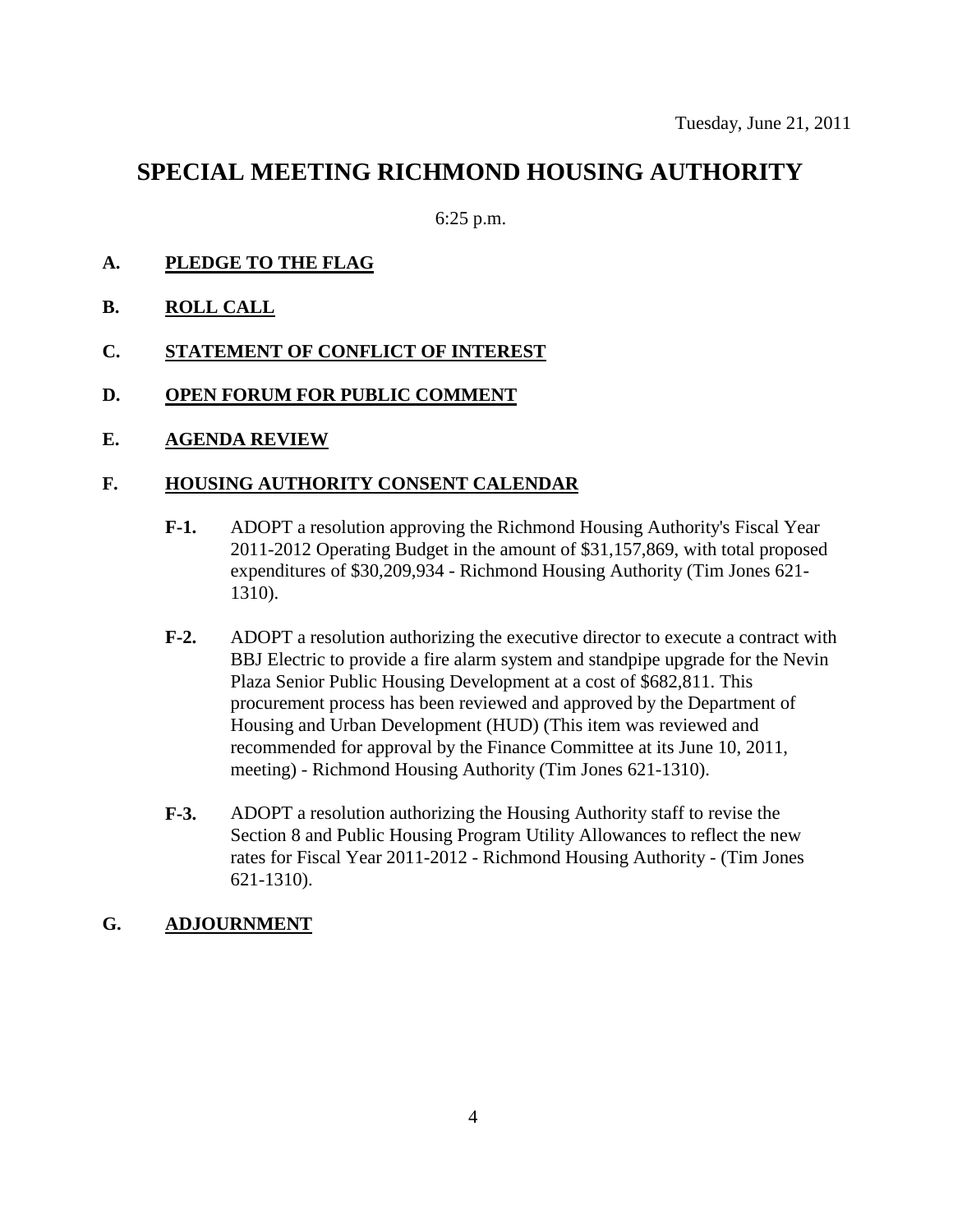## **JOINT MEETING OF THE RICHMOND REDEVELOPMENT AGENCY/RICHMOND CITY COUNCIL**

6:30 p.m.

#### **A. ROLL CALL**

#### **B. STATEMENT OF CONFLICT OF INTEREST**

#### **C. OPEN FORUM FOR PUBLIC COMMENT**

#### **D. AGENDA REVIEW**

#### **E. PRESENTATIONS, PROCLAMATIONS, AND COMMENDATIONS**

- **E-1.** PRESENTATION of certificates of accomplishment to King Elementary School TECHS All-Stars Reading is Fun Book Club participants - Mayor's Office (Mayor McLaughlin 620-6503).
- **E-2.** RECEIVE a presentation from David Gray, City Council Public Policy Intern, that recognizes the 50th Anniversary of the Freedom Rides Movement and honors the selfless actions, courage, and commitment to human rights exemplified by all participants of the Freedom Rides, particularly those from the Richmond community - (Mayor McLaughlin 620-6503, Councilmembers Ritterman and Beckles 620-6581).
- **E-3.** RECEIVE a report from Councilmember Nathaniel Bates on the recent delegation to Zhoushan, China and review of the Sister City Mutual Agreement - Councilmember Bates (620-6581).

#### **F. REPORT FROM THE CITY ATTORNEY OF FINAL DECISIONS MADE AND NON-CONFIDENTIAL DISCUSSIONS HELD DURING CLOSED SESSION**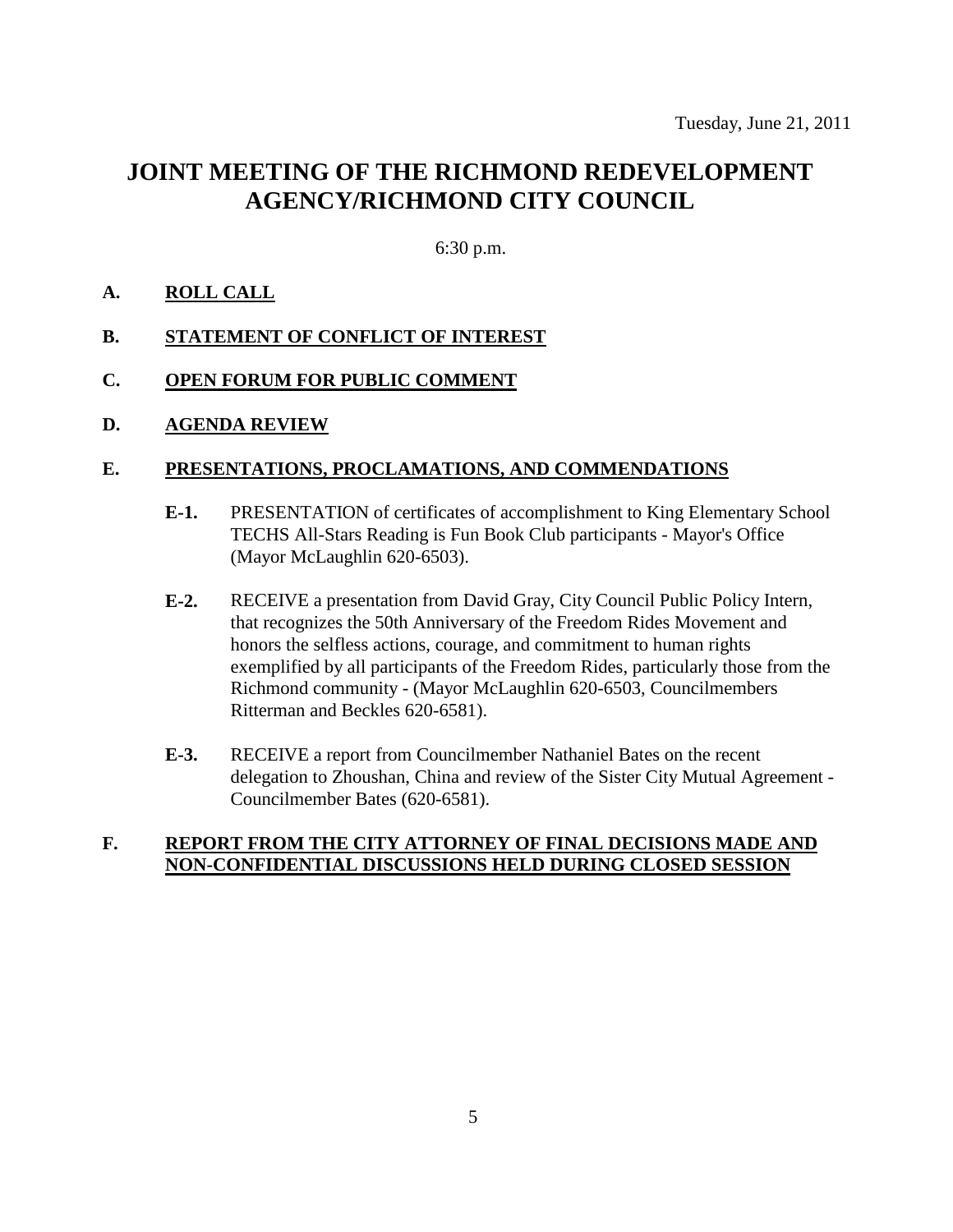#### **G. REDEVELOPMENT AGENCY BOARD CONSENT CALENDAR**

- **G-1.** ADOPT resolutions approving the following: (1) a resolution of the City Council of the City of Richmond accepting Redevelopment funds for certain public improvements to the Bay Trail in Marina Bay (Harbour 11A Project Area) and making findings and approvals pursuant to the California Community Redevelopment Law; and (2) a resolution of the Richmond Community Redevelopment Agency Board authorizing the executive director to execute a contract with W.R.Forde Associates in an amount of \$450,000 (This item was reviewed and recommended for approval by the Finance Committee at its May 6, 2011, meeting) - Richmond Community Redevelopment Agency (Steve Duran/Alan Wolken 307-8140).
- **G-2.** ADOPT a resolution approving an amendment to the Predevelopment Loan Agreement by and between the City of Richmond, Community Housing Corporation of North Richmond, and Eden Housing Inc., adding \$200,000 to an existing loan for a total loan amount of \$1,465,000 for predevelopment activities, and extending the term of the loan to September 22, 2015, for the Miraflores Housing Development - Richmond Community Redevelopment Agency (Steve Duran/Patrick Lynch 307-8140).
- **G-3.** ADOPT a resolution approving and adopting the Fiscal Year 2011-2012 Budget for the Richmond Community Redevelopment Agency in the amount of \$75,260,364 (including operating costs of \$20,107,364 and project and program costs of \$55,153,000) and the Five-Year 2011-2016 Capital Project and Program Budget totaling \$59,363,000 - Richmond Community Redevelopment Agency (Steve Duran/Nickie Mastay 307-8140).

#### **H. CITY COUNCIL CONSENT CALENDAR**

**H-1.** APPROVE Contract Amendment No. 2 with New Image Landscape Company for vegetation management control needed in the Point Molate facilities and beach area. The original contract will expire on June 30, 2011. Contract Amendment No. 2 is in an amount not to exceed \$163,000 with a total contract amount not to exceed \$285,000. The contract term will be extended to June 30, 2012 (This item was reviewed and recommended for approval by the Finance Committee at its June 3, 2011, meeting) - Public Works Department (Yader A. Bermudez 231-3008).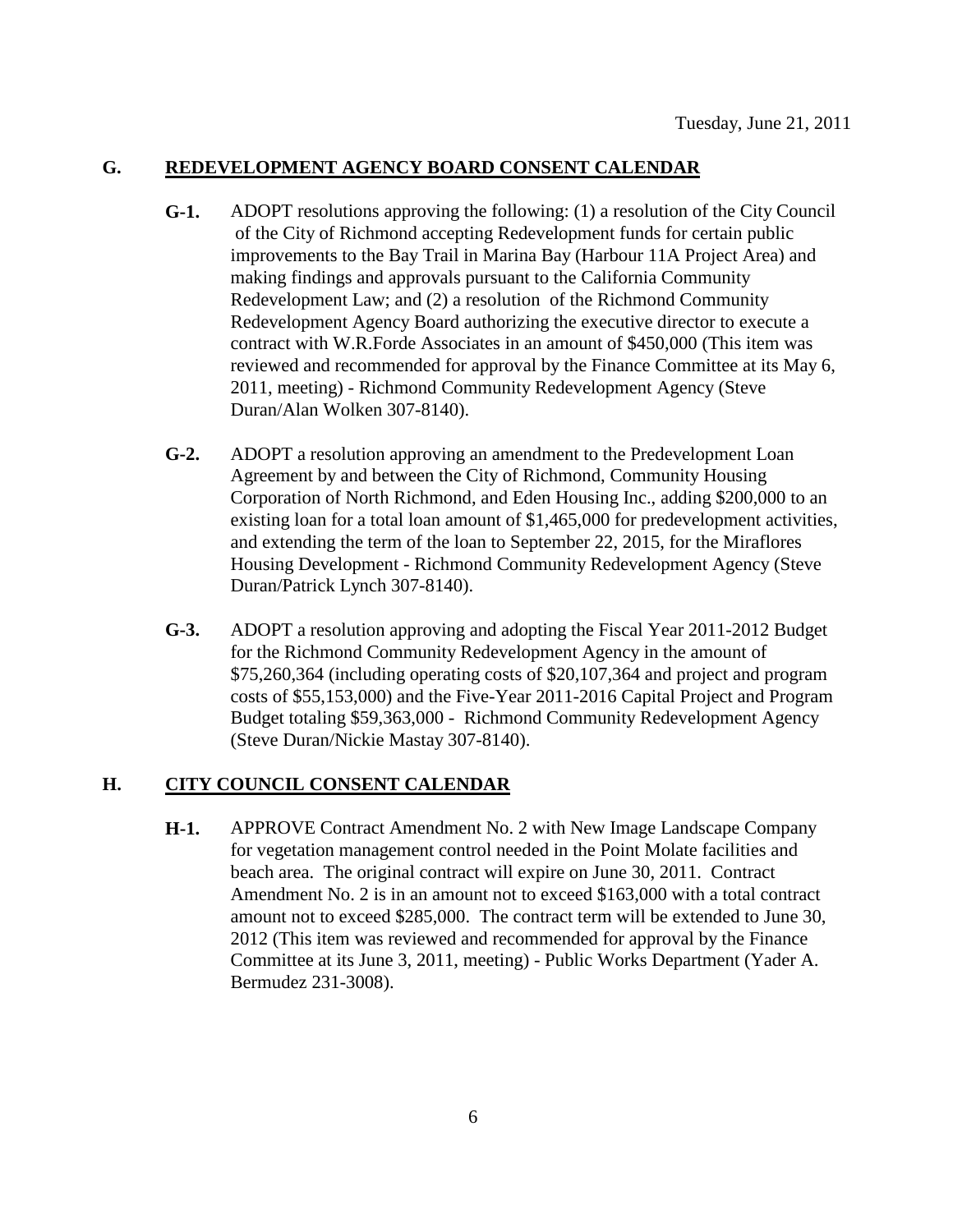- **H-2.** APPROVE Contract Amendment No. 1 with Jane Lofgren, dba Central Cleaning, for restroom cleaning services at Jay & Barbara Vincent Park, Shimada Park, Lucretia Edwards Park, Nevin Park, Nicholl Park, Martin Luther King Jr. Park (MLK), and the North Richmond Ballfield, to extend the contract term by one year to June 30, 2012, and increase the contract amount by \$18,300 to an amount not to exceed \$33,600 - Public Works Department (Yader A. Bermudez 231-3008).
- **H-3.** APPROVE an agreement with the Richmond Community Foundation, AUTHORIZE the Library and Cultural Services Director to accept the Richmond Community Foundation grant in the amount of \$22,500, and APPROVE an amendment to the Fiscal Year 2011-12 Operating Budget to increase library fund revenue and expenditures in the amount of \$22,500 for the purpose of providing literacy services to the SparkPoint West Contra Costa - Library and Cultural Services (Michael Oliver 620-6554).
- **H-4.** ACCEPT a grant award from the East Bay Community Foundation for the Office of Neighborhood Safety (ONS) in the amount of \$15,000 for general and emergency support services for ONS clients supported by street outreach work - Office of Neighborhood Safety (DeVone Boggan 620-5422).
- **H-5.** APPROVE an amendment to the contract with Bartel Associates, LLC for actuarial services necessary for pension fund management, revising the scope of services and increasing the contract in an amount not to exceed \$20,000. The term of expiration of the contract is still maintained at March 31, 2012 - Finance Department (James Goins 620-6740)
- **H-6.** APPROVE a contract with Lee & Associates Rescue Equipment, Inc. for water rescue operations training and certification for 36 firefighters in an amount not to exceed \$16,000, using grant funds from the Bay Area Urban Area Security Initiative (Bay Area UASI) - Fire Department (Chief Michael Banks 307-8041).
- **H-7.** APPROVE a contract with CMC Rescue, Inc. for Rope Technician I & II training and certification for 36 firefighters in an amount not to exceed \$40,690, funded by the Bay Area Urban Area Security Initiative (Bay Area UASI) grant - Fire Department (Chief Michael Banks 307-8041).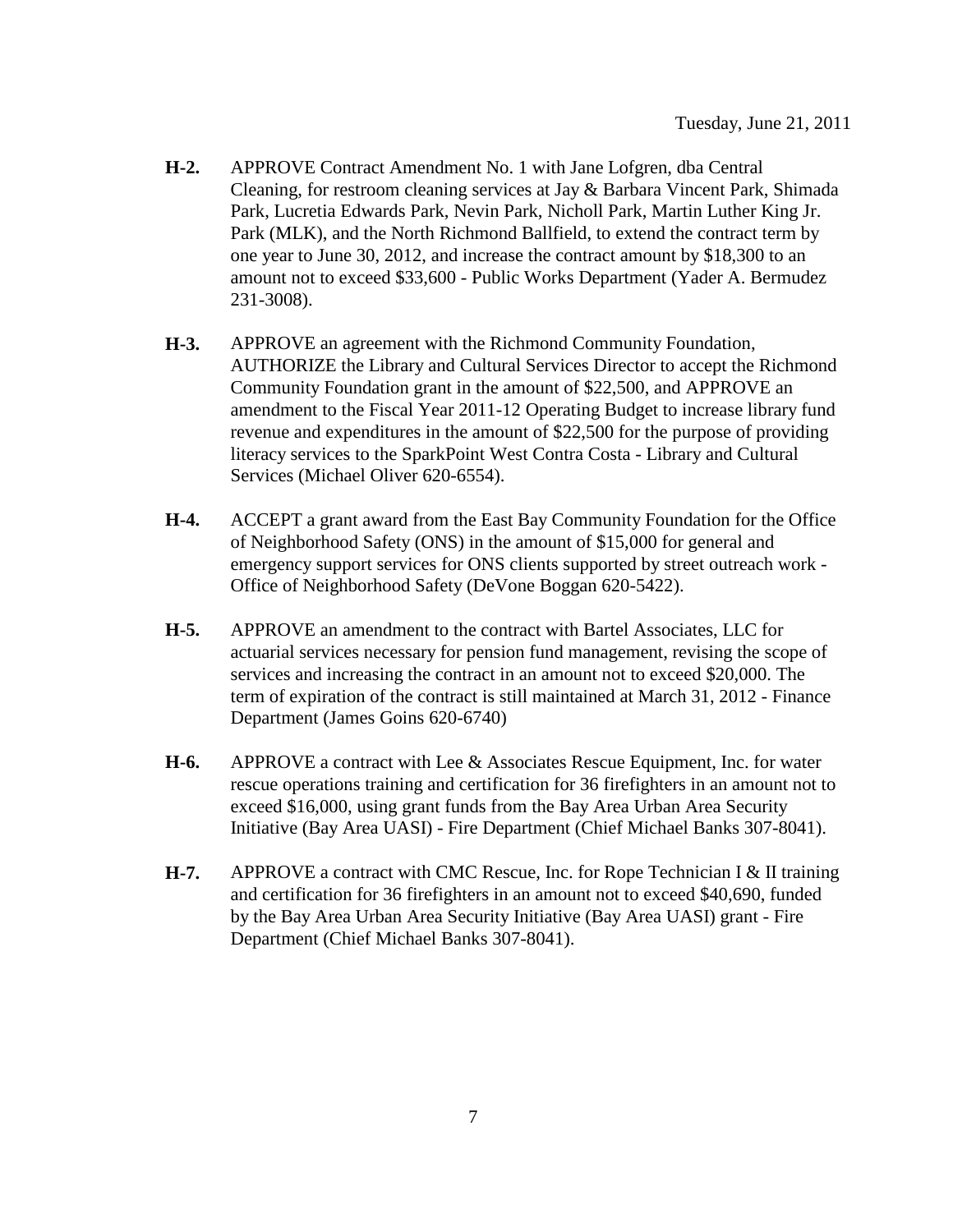- **H-8.** APPROVE a construction contract to perform the Traffic Safety Improvements Project Fiscal Year 2010/-2011 with Republic ITS, the lowest responsive bidder, in an amount not to exceed \$231,363.00, including contingency and Citycontrolled reserve (This item was reviewed and recommended for approval by the Finance Committee at its June 10, 2011, meeting) - Engineering Services Department (Edric Kwan/Steven Tam 621-1825).
- **H-9.** APPROVE a contract with Kevin W. Harper, CPA for auditing services at the Port of Richmond from April 1, 2011, to July 31, 2011, in an amount not to exceed \$29,000 as part of the city's internal audit program - Finance Department (James Goins 620-6740).
- **H-10.** APPROVE a contract with Liebert Cassidy Whitmore MP in an amount of \$150,000 to continue contract negotiations, legal consultation, and employee training for the period July 1, 2011, through December 31, 2012 (This item was reviewed and recommended for approval by the Finance Committee at its June 10, 2011, meeting) - Human Resources Management (Leslie T. Knight 620- 6600).
- **H-11.** ADOPT a resolution establishing application fees and other payments for pipeline franchises as authorized by Richmond Municipal Code Chapter 13.47 - City Attorney's Office (Randy Riddle 620-6509).
- **H-12.** APPROVE a contract with Trans Metro, Inc. to provide transportation shuttle services in support of clean air policies in an amount not to exceed \$293,750, with funding provided by the Transportation Fund for Clean Air (TFCA) Regional Funds, administered by the Bay Area Air Quality Management District (BAAQMD) (This item was reviewed and recommended for approval by the Finance Committee at its June 10, 2011, meeting) - City Manager's Office (Bill Lindsay 620-6512).
- **H-13.** APPROVE an amendment to the grant-funded contract with Rising Sun Energy Center to provide additional energy efficiency training for RichmondBuild participants as part of the Green Energy Training Services (GETS) Program, increasing the contract amount by \$45,701 to an amount not to exceed \$225,111 and extending the term through June 30, 2011 - Employment and Training Department (Sal Vaca/Fred Lucero 307-8059).
- **H-14.** APPROVE the Transportation Fund for Clean Air (TFCA) Funding Agreement between the City of Richmond and the Bay Area Air Quality Management District (BAAQMD) for the operation of three transportation shuttles to commence by July 1, 2011 - City Manager's Office (Bill Lindsay 620-6512).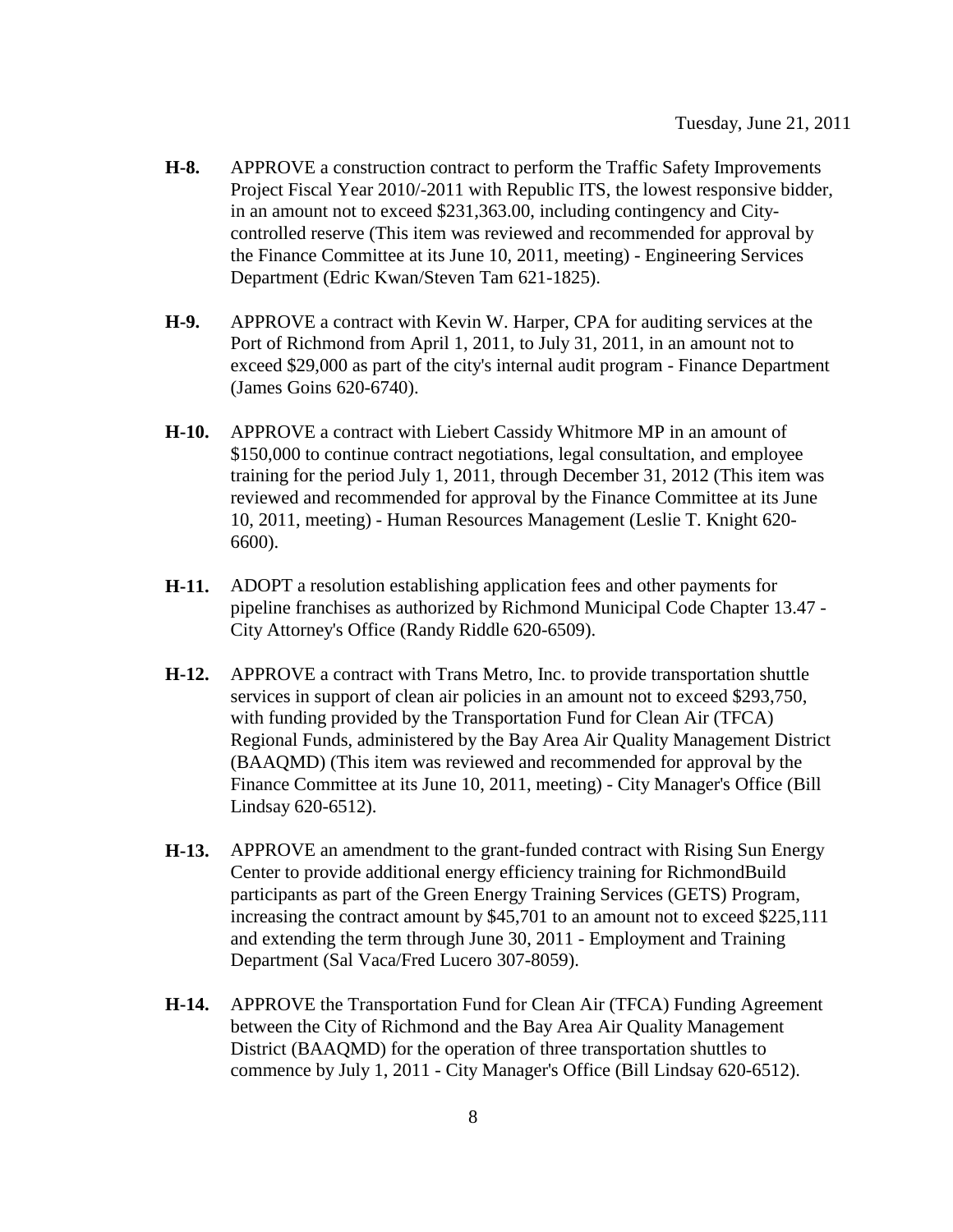- **H-15.** APPROVE the write-off of delinquent, uncollectible accounts receivable in the amount of \$1,402,944.88 in accordance with established accounting policy (This item was reviewed and recommended for approval by the Finance Committee at its June 10, 2011, meeting) - Finance Department (James Goins/Antonio Banuelos 620-6740).
- **H-16.** APPROVE the following appointments and re-appointments: Commission on Aging: Dolores Johnson, Incumbent, term expiring May 19, 2013; Personnel Board: Vicki Winston, term expiring June 21, 2016; Public Art Advisory Committee: Dayna Holz, term expiring January 31, 2015; Fletcher Oakes, term expiring January 31, 2015; Kathryn Sibley, term expiring January 31, 2015; Richmond-Zhoushan Friendship Commission: Harvey Tai, term expiring July 22, 2013 - Mayor's Office (Mayor McLaughlin 620-6503).
- **H-17.** ADOPT a resolution accepting additional grant funds of \$79,200 from the Bay Area Urban Area Security Initiative (UASI) for continued urban search and rescue (USAR) training in the Fire Department - Fire Department (Chief Michael Banks 307-8041).
- **H-18.** APPROVE the second amendment to the Agreement for Legal Services with Holland & Knight to provide continued legal representation for the Revised Environmental Impact Report for the Revised Chevron Renewal Project in the amount of \$465,000 until December 31, 2012, for a total contract amount of \$500,000, with funding from Chevron for payment of the firm's invoices for this project, and DIRECT the city attorney to waive certain specified conflicts - City Attorney 's Office (Randy Riddle 620-6509).
- **H-19.** APPROVE a sole-source contract with the Richmond Main Street Initiative (RMSI) in the amount of \$200,000 for a term of July 1, 2011, through June 30, 2012, including the cost of initiating a Business Improvement District for the Main Street area of Downtown Richmond (This item was reviewed and recommended for approval by the Finance Committee at its June 10, 2011, meeting) - Community and Economic Development Agency (Steve Duran/Thomas Mills/Janet Johnson 307-8140).
- **H-20.** APPROVE a contract amendment with DP Security, LLC (DP Security), adding an amount not to exceed \$450,000 to provide security services at 440 Civic Center Plaza and 450 Civic Center Plaza for a period from July 1, 2011, through June 30, 2012 (This item was reviewed and recommended for approval by the Finance Standing Committee at its June 10, 2011, meeting) - Community and Economic Development (Steve Duran 307-8140).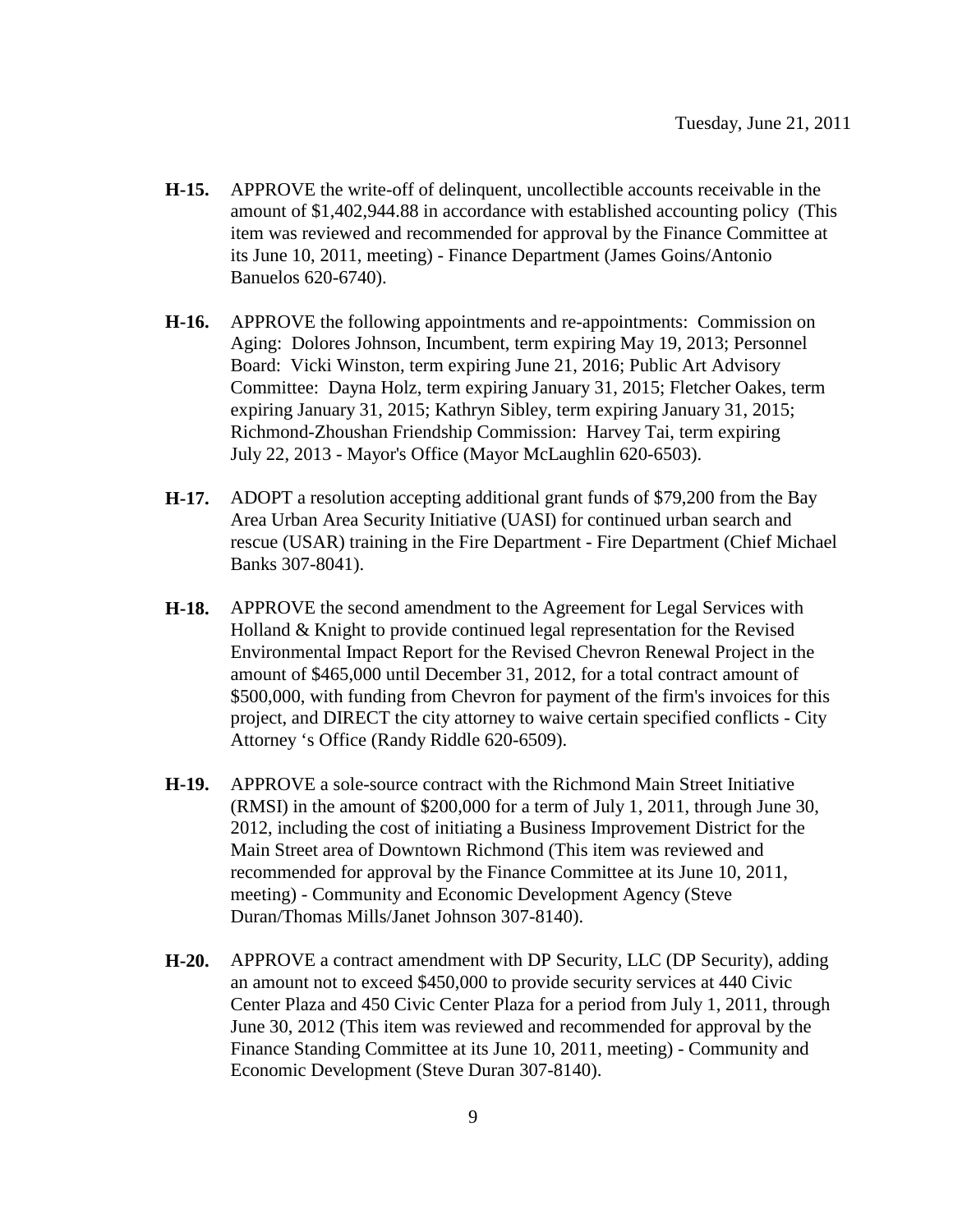- **H-21.** ADOPT a resolution authorizing the transfer of cash from various funds to the General Fund and Capital Funds (This item was reviewed and recommended for approval by the Finance Committee at its June 10, 2011, meeting) - Finance Department (James Goins 620-6740).
- **H-22.** ADOPT a resolution approving a contract with Solar Richmond for the energy program marketing services in an amount not to exceed \$45,000 with a term ending December 31, 2012, and authorizing execution of any required agreements to implement the city's Residential Solar Rebate Program - City Manager's Office (Bill Lindsay 620-6512).
- **H-23.** APPROVE the minutes for the April 12, 2011, meeting City Clerk's Office (Diane Holmes 620-6513).

#### **I. PUBLIC HEARINGS**

- **I-1.** CONSIDER adopting a resolution for the proposed increase in annual assessments for the Marina Bay Landscaping and Lighting Maintenance District for the 2011-2012 Fiscal Year - Public Works Department (Yader A. Bermudez 231-3008).
- **I-2. CONTINUE the public hearing to July 19, 2011**, to consider adopting a resolution for the proposed increase in annual assessments for the Hilltop Landscape Maintenance District for the 2011-2012 Fiscal Year - Public Works Department (Yader A. Bermudez 231-3008).

#### **J. RESOLUTIONS**

**J-1.** ADOPT a resolution recommending that the California Citizens Redistricting Commission keep the City of Richmond in the Contra Costa County Congressional District (Councilmember Bates 620-6581).

#### **K. ORDINANCES**

**K-1.** INTRODUCE an ordinance (first reading) amending the Multi-unit Smoking Ordinance (Chapter 9.57 of Richmond Municipal Code) to clarify definitions, legal and evidentiary provisions, and strengthen legal and administrative remedies - City Attorney's Office (Randy Riddle 620-6509).